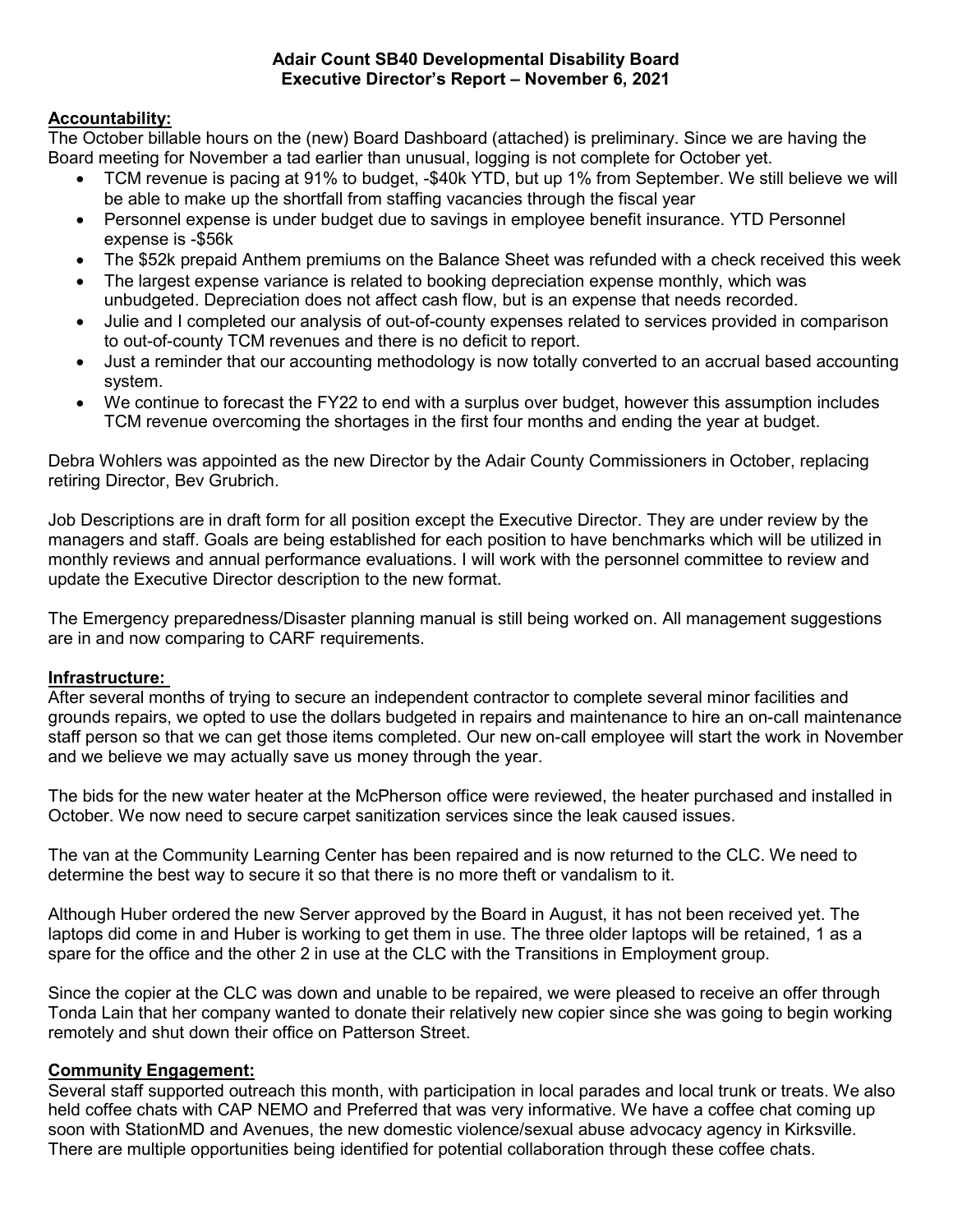I continue my participation in the Chamber Government Affairs committee, the MACDDS Government Affairs committee and participated in the City of Kirksville's annual Local Legislative meeting in October. I've been working with Terry Combs at CVA to keep our legislators updated on disability issues, and they continue to voice their concerns and support.

The CLC initiated two new groups in October, the TIE Network (Transitions in Employment for ages 15-25) and the Autism Community Advisory Board (in partnership with the TSU Neurodiversity Student group, thanks to Julie Lochbaum's connections!) Both meetings were exciting and hold a lot of promise for success. Angie is gathering contact information on HR Coordinators in Northeast Missouri so that we can begin our outreach efforts with them.

We have begun planning for the Community Engagement Conference. I am working to secure they keynote speaker and we need to get sponsorships for the activity. We need volunteers for this event, so I encourage Board members to consider how they can help.

Melissa Cline and I met with Jessica Rook. Jessica will begin presenting a series of webinars at the CLC that should help our caregivers plan with estate planning, looking out powers of attorney, trusts, wills etc. This has been an unmet need for our aging caregivers who have adult children in their homes. Access to the trainings will be hybrid, both in-person and virtual. She will begin trainings twice each month after the first of the year.

# Talent & Leadership:

We took the time to recognize the TCM team in October during National Case Management week with a breakfast served prior to the October all staff meeting. We also recognized everyone over five years of service with a certificate of appreciation.

Tiffany worked with Husch Blackwell and confirmed that we should be using the federal program E-Verify with for I-9 completion with all new hires. She has enrolled and we are set going forward.

The employee committees have been up and going in the month of October. The Social Committee hosted a Halloween event for the staff's children/grandchildren that was wonderful. They are working on the plans for the upcoming Holiday season. The Charity committee distributed candy to several individuals we serve. Andy and his Charity committee are also working together to support the annual Thanksgiving Dinner coordinated through CVA.

Several staff participated in a refresher on the Missouri Sunshine Law coordinated by MACDDS through Husch Blackwell.

#### **State of Disability Issues:**

The Division has been training on the new Waiver definitions all through October. Several staff members have participated in multiple webinars. There are some changes that will require revisions to ISPs by the SCs. For example, individuals in ISLs and Host Homes are no longer eligible for services like Community Integration, Skills Development or Transportation. There is also a new code to arrange for Hospital staffing should an individual be placed in a hospital during their ISP year, they should have this code in their plan so that the provider can staff and support them during their hospital stay (for needs not met by routine hospital care.)